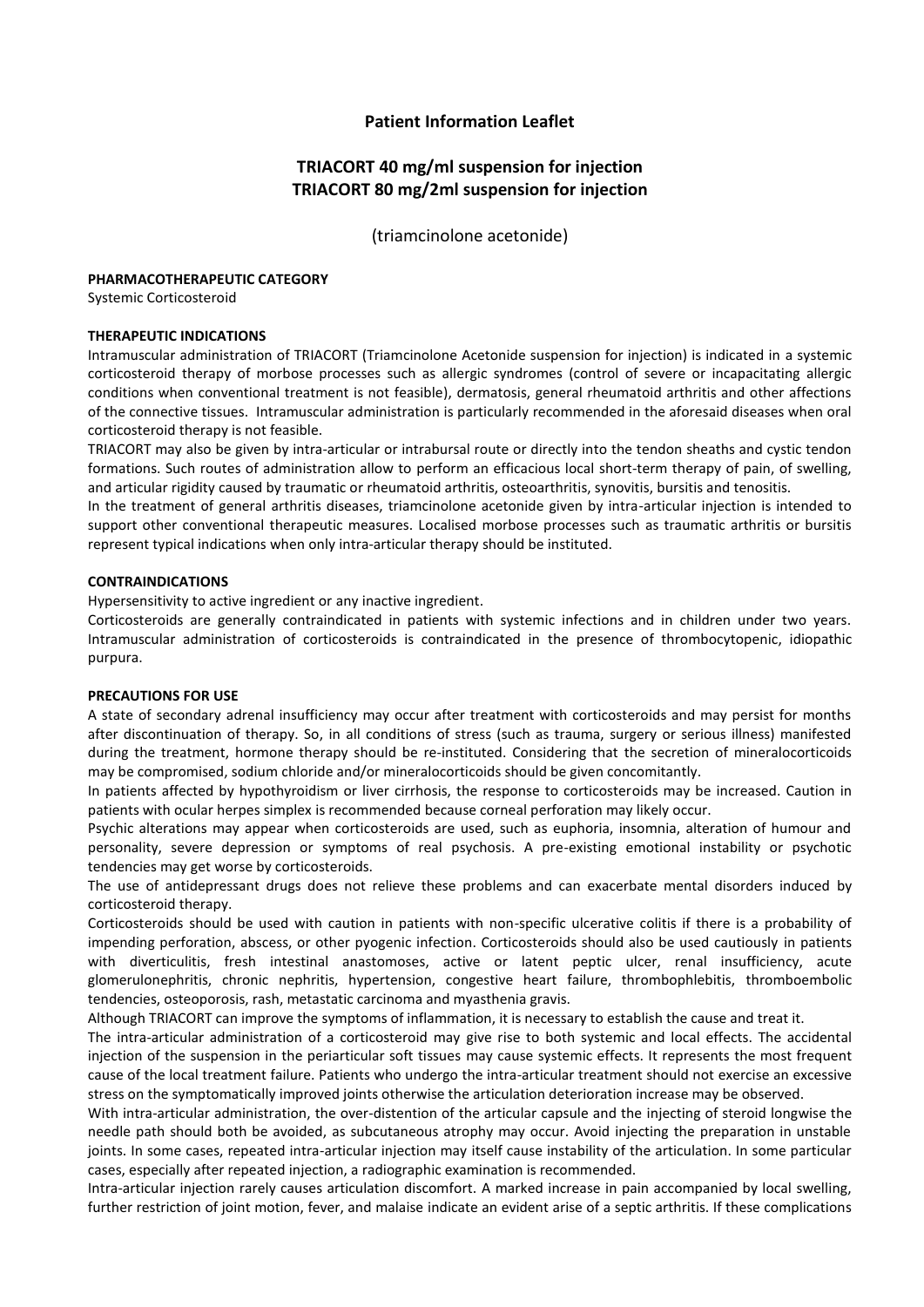should appear, administration of triamcinolone acetonide should be discontinued and antimicrobial therapy immediately instituted and continued for 7 to 10 days after any evidence of infection has disappeared. Appropriate examination of any joint fluid observed is necessary to exclude a septic process.

Local injection of a steroid into a previously infected joint is to be avoided.

Repeated injections in inflamed tendons were followed by rupture of the tendon itself, and therefore should be avoided. Oedema may occur in the presence of renal dysfunction with a glomerular filtration rate reduced.

During prolonged therapy, a sufficient protein intake is essential to reduce the tendency of gradual weight loss sometimes associated with a negative nitrogen balance, wasting and weakness of skeletal muscles.

Menstrual irregularities may occur in women treated with corticosteroids.

In peptic ulcer, recurrence may be asymptomatic until perforation or haemorrhage occurs.

Long-term adrenocorticoid therapy may cause hyperacidity or peptic ulcer so that, as a prophylactic measure, the administration of an antacid is highly recommended.

Continued supervision of the patient after termination of triamcinolone acetonide therapy is essential for a likely reappearance of severe manifestations of the disease which the patient has been treated for.

# **Use in children**

Exposure to excessive amounts of benzyl alcohol has been associated with toxicity (hypotension, metabolic acidosis), particularly in neonates, and an increased incidence of kernicterus particularly in small preterm infants. There have been rare reports of deaths, particularly in preterm infants, associated with exposure to excessive quantity of benzyl alcohol (see Special Warnings).

TRIACORT is not recommended in children under 6 years.

Children undergoing prolonged corticosteroid therapy should be carefully monitored in terms of growth and development since corticosteroids can suppress growth.

TRIACORT should be used with caution in case of exposure to chickenpox, measles or other infectious diseases.

Children should not be vaccinated or immunised while on corticosteroid therapy. Corticosteroids may also affect endogenous steroid production.

# **Use in the elderly**

The common adverse effects of systemic corticosteroids such as osteoporosis or hypertension may be associated with more serious consequences in old age. Close clinical monitoring is recommended.

Menstrual irregularities may be experienced. In post-menopausal women, vaginal bleeding has been observed. The female patients must be informed of the risk and appropriate tests are recommended to be done.

# **INTERACTIONS**

Amphotericin B injection and potassium-depleting agents: Patients should be observed for hypokalemia.

Anticholinesterases: Effects of the antiholinesterase agent may be antagonised.

Anticoagulants, oral: Corticosteroids may potentiate or decrease anticoagulant action. Patients receiving oral anticoagulants and corticosteroids should be closely monitored.

Antidiabetics: Corticosteroids may increase blood glucose; diabetic control should be monitored, especially when corticosteroids are initiated, discontinued, or changed in dosage.

Antitubercular drugs: Isoniazid serum concentrations may be decreased.

Cyclosporine: Monitor for evidence of increased toxicity of cyclosporine when used concomitantly.

Digitalis glycosides: Co-administration may enhance the possibility of digitalis toxicity.

Estrogens, including oral contraceptives: Corticosteroid half-life and concentration may be increased and clearance decreased.

Hepatic Enzyme Inducers (eg. barbiturates, phenytoin, carbamazepine, rifampin): An increased metabolic clearance of Triamcinolone Acetonide is observed. Such patients should be carefully monitored and the corticosteroids dosage adjustment may be needed.

Human growth hormone (eg. Somatrem): The growth-promoting effect of somatrem may be inhibited.

Ketoconazole: Corticosteroid clearance may be decreased resulting in increased effects.

Nondepolarising muscle relaxants: Corticosteroids may decrease or neuromuscular blocking action may enhance.

Nonsteroidal anti-inflammatory agents (NSAIDS): Corticosteroids may increase the incidence and/or severity of GI bleeding and ulceration associated with NSAIDS. Also, corticosteroids may reduce the salicylate serum levels and consequently decrease their efficiency. On the contrary, discontinuing corticosteroids during high-dose salicylate therapy may result in salicylate toxicity. Aspirin associated with corticosteroids should be used with caution in patients with hypoprothrombinemia.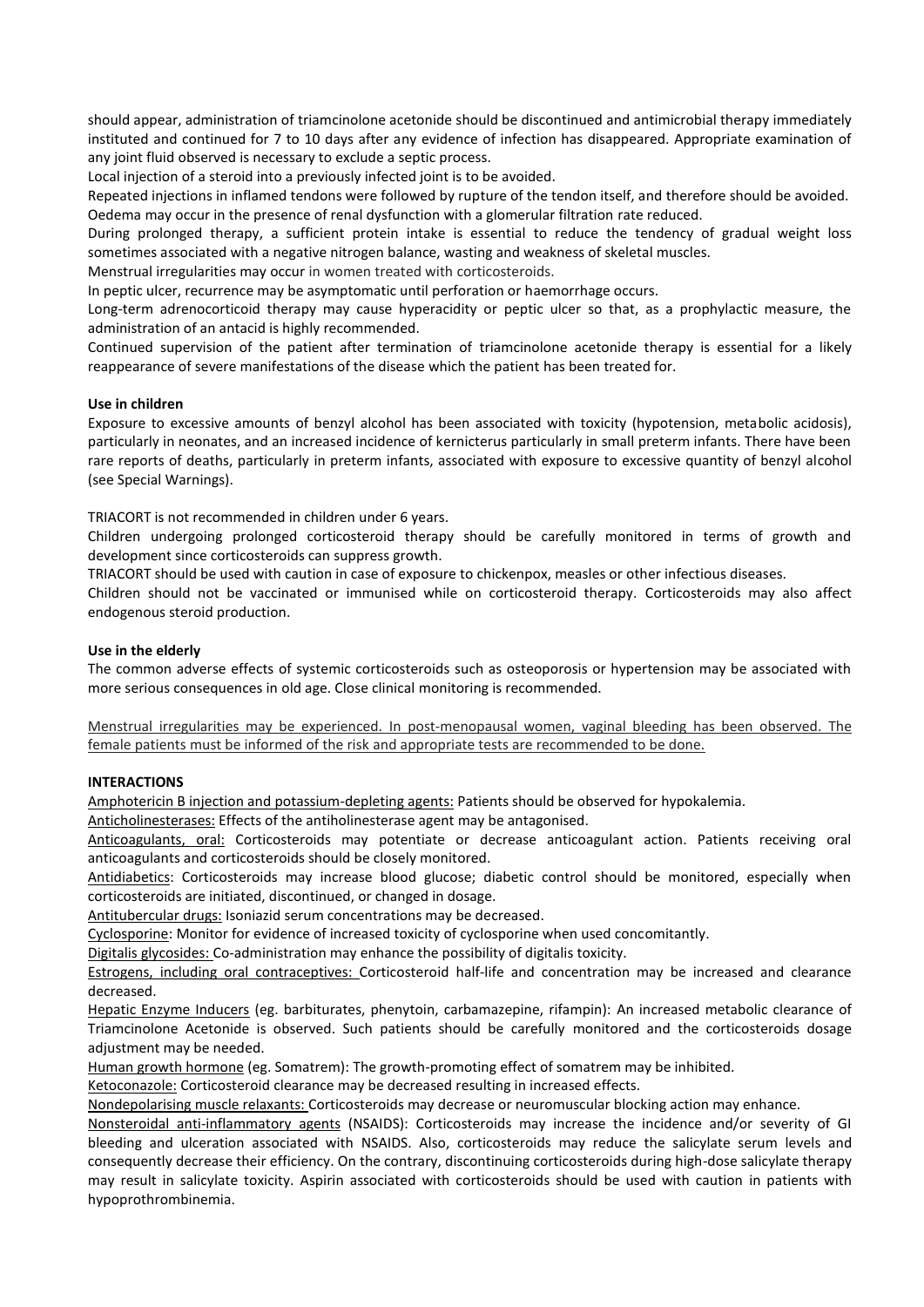Thyroid drugs: Metabolic clearance of adrenocorticoids is decreased in hyperthyroid patients and increased in hyperthyroid patients. The dosage of corticosteroids should be balanced if any changes of the thyroid status should occur.

Vaccines: Neurological complications and lack of antibody response may occur when patients taking corticosteroids are vaccinated.

Tell your doctor or pharmacist if you have recently taken any other medicines including those without medical prescription.

#### **SPECIAL WARNINGS**

This product contains benzyl alcohol as a preservative. Benzyl alcohol has been associated with serious adverse events and death, particularly in pediatric patients. The "gasping syndrome" has been associated with benzyl alcohol. Although normal therapeutic doses of this product release the quantities of benzyl alcohol that are substantially lower than those reported in association with the "gasping syndrome", the minimum amount of benzyl alcohol at which toxicity may occur is not known. Premature and low-birth-weight infants, as well as patients receiving high doses, may easily develop toxicity.

#### **For the presence of benzyl alcohol, this product is not recommended in children under two years of age.**

Being a suspension, the drug should not be administered intravenously.

No studies are available to demonstrate the safe use of TRIACORT with intranasal (turbinates), subconjunctival, subtendineal, retrobulbar, and intraocular (intravitreal) administration. Endophthalmitis, eye inflammation, increased intraocular pressure and visual disturbances including vision loss have been reported with intravitreal administration. Several instances of blindness have been reported following injection of corticosteroid suspensions into the nasal turbinates and head lesions. Administration of TRIACORT (Triamcinolone Acetonide injectable suspension) by any of these routes is neither recommended nor indicated.

TRIACORT should not be given either epidurally or intrathecally. Cases of serious adverse effects have been associated with epidural or intrathecal administration.

Cases of severe anaphylactic reactions and anaphylactic shock, including death, have been reported in subjects who an injection of triamcinolone acetonide has been given to, regardless of the route of administration.

TRIACORT is a preparation with prolonged action and is not recommended in acute states. To avoid adrenal insufficiency induced by the drug, a support dose is recommended in situation of stress (trauma, surgery or severe illness) both during the treatment with TRIACORT and the year after.

Prolonged use of corticosteroids may produce posterior subcapsular cataracts, glaucoma with possible damage to the optic nerves, and may enhance the establishment of secondary ocular infections due to fungi or viruses.

Average and large doses of hydrocortisone or cortisone may cause elevation of blood pressure, salt and water retention, and increased excretion of potassium. These effects are less likely to occur with the synthetic derivatives except when these are used in large doses: dietary salt restriction and potassium supplementation may be necessary. All corticosteroids increase calcium excretion that can further be associated to or worsen a pre-existing osteoporosis.

Corticosteroids may mask some signs of infection, and new infections may appear during their use.

There may be a decreased resistance and inability to localize a site of injection when corticosteroids are used. In addition, patients who are on immunosuppressant drugs including corticosteroids are more susceptible to infections than those not taking these drugs. Moreover, chickenpox and measles may have a more serious or even fatal course in patients on corticosteroids. In such children, or adults receiving corticosteroids who have not had these diseases, particular care should be taken to avoid exposure. If exposed, therapy with varicella zoster immune globulin (VZIG) or pooled intravenous immunoglobulin (IVIG), as appropriate, may be indicated. If chickenpox or herpes zoster develops, treatment with antiviral agents may be considered. Similarly, corticosteroids should be used with great caution in patients with Strongyloides (threadworm) infestation because corticosteroid-induced immunosuppression may lead to Strongyloides hyperinfection and dissemination with widespread larval migration, often accompanied by severe enterocolitis and potentially fatal gram-negative septicaemia.

Patients should not be vaccinated against smallpox while on corticosteroid therapy. Other immunisation procedures should not be undertaken in patients who are on corticosteroids, especially on high dose because of possible hazards of neurological complications and a lack of antibody response.

The use of triamcinolone acetonide in patients with active tuberculosis should be limited to the cases of fulminating or disseminated tuberculosis in which corticosteroid is used for the management of the disease, in association with an appropriate anti-tuberculous regimen. If corticosteroids are indicated in patients with latent tuberculosis or tuberculin reactivity, close observation is necessary since reappearance of the disease may occur. During prolonged corticosteroid therapy, these patients should receive chemoprophylaxis.

Considering that anaphylactoid reactions may rarely occur in patients receiving parenteral corticosteroid therapy, appropriate precautionary measures should be taken prior to administration, especially when the patient has a history of allergy to any drug.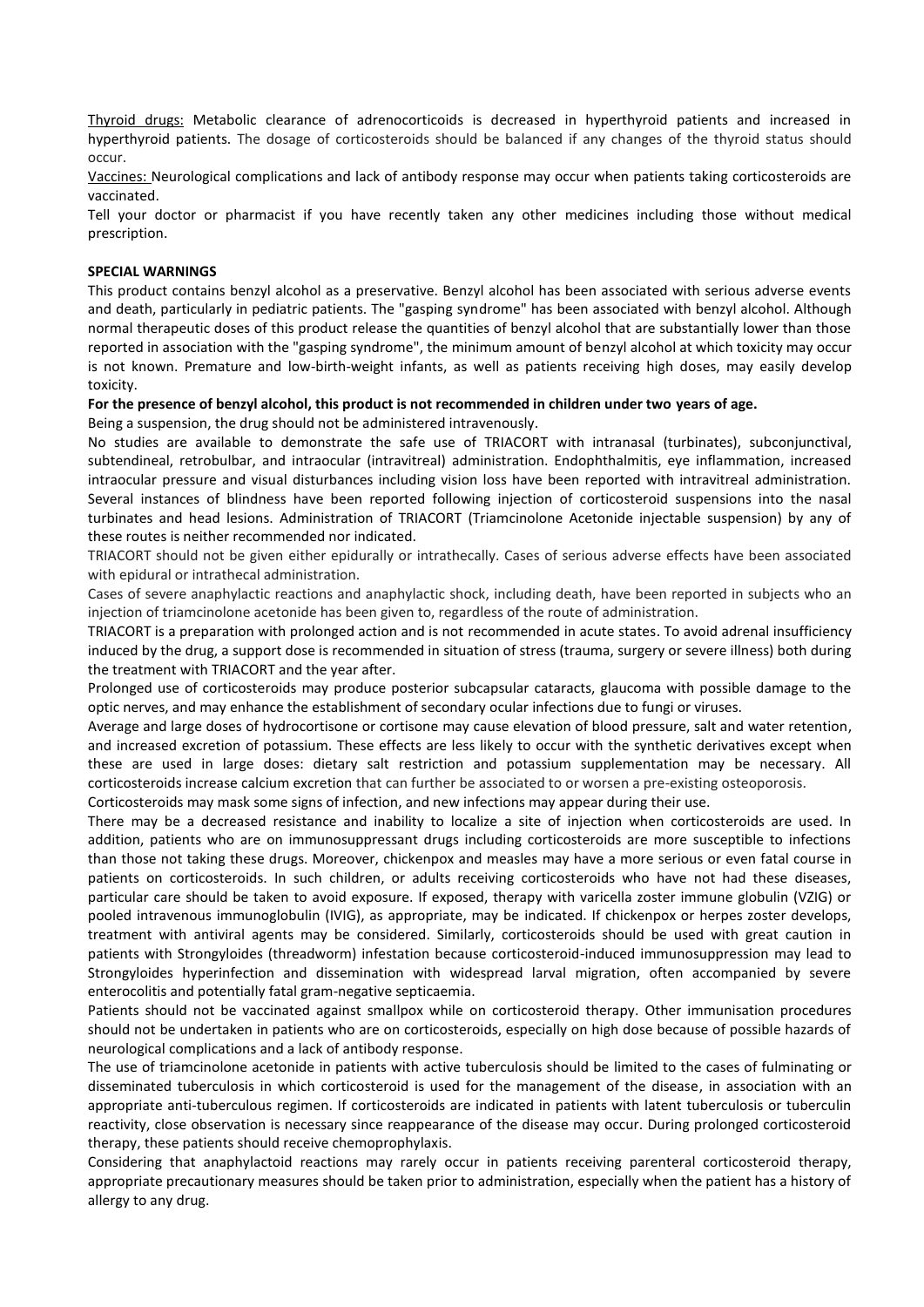A deep intramuscular injection is recommended to avoid local atrophy. The gluteal area is preferable to that of deltoid because a higher incidence of local atrophy is being observed in the latter area.

# **Pregnancy and Lactation**

Many corticosteroids have been shown to be teratogenic in laboratory animals at low doses. Since adequate human reproduction studies have not been done with corticosteroids, the use of these drugs in pregnancy, nursing mothers, or women of child-bearing potential requires that the possible benefits of the drug must be evaluated against the potential hazards to the mother and embryo, foetus, or nursing infant. Infants born of mothers who have received substantial doses of corticosteroids during pregnancy should be carefully observed for signs of hypoadrenalism. Ask your doctor or pharmacist for advice before using any medicine.

# **Effects on ability to drive and use of machines**

Patient must be properly informed of side effects which may likely occur, affecting the central nervous system (such as vertigo).

USE OF THE DRUG IN SPORT: THE USE OF DRUG WITHOUT THERAPEUTIC NECESSITY CONSTITUTES DOPING AND CAN HOWEVER DETERMINE POSITIVE RESULT TO THE ANTI-DOPING TESTS.

# **POSOLOGY AND METHOD OF ADMINISTRATION**

#### General:

The initial dose of triamcinolone acetonide may vary from 2.5 to 60 mg/day according to the disease to treat.

In less severe cases, lower doses may be sufficient while in other patients, high initial doses may be required. Generally, the amount of drug administered parenterally varies from a one third to a half the dose administered orally every 12 hours. Use of higher doses is justified when life is on risk.

The initial dose should be maintained or adjusted until a satisfactory response is noted. If after a reasonable period of time there is a lack of satisfactory clinical response, the treatment with TRIACORT should be gradually discontinued and the patient should undergo another therapy.

THE DOSAGE REQUIREMENTS ARE VARIABLE AND ARE ESTABLISHED ON THE BASIS OF THE DISEASE TO TREAT AND THE PATIENT RESPONSE.

It is recommended to use the lowest efficacious dose for the disease to treat.

When a favourable response is noted, the proper maintenance dose should be determined by decreasing the initial dose gradually and at appropriate time intervals until the lowest efficacious dose that will maintain an adequate clinical response is reached.

If after a long-term therapy the treatment should be interrupted, the withdrawal should be gradual.

# **Dosage**

# **Systemic administration:**

For adults and children above 12 years: The recommended initial dose is 60 mg.

**A deep intramuscular injection** in the gluteal area is recommended. If injection is not properly given, the subcutaneous fat atrophy may occur.

The usual dosage ranges from 40mg to 80 mg and is established according to the severity of the disease and response of the patient. In some cases, the symptomatology may be well controlled with a dosage of 20mg or even less. Patients suffering from pollinosis or asthma due to pollen who do not respond to either desensitizing therapy or other conventional therapies, can achieve remission of symptoms throughout the entire pollen season with a single injection of 40-100 mg.

Children from 6 to 12 years of age: The recommended initial dosage is 40 mg. However, the dosage should be defined by the severity of the symptoms rather than by a strict adherence to the age and body weight of the child.

Newborn or prematures: This product contains benzyl alcohol and is not recommended in newborns or prematures (see Precautions for Use – Use in children- and Special Warnings).

# **Local administration:**

For intra-articular or intrabursal administration or direct administration in the tendon sheats: A single dose of triamcinolone acetonide is almost always sufficient, however, more than one dose may be needed to induce a complete remission of the symptomatology.

The initial dose: 2.5–5 mg for small joints and up from 5 to 15 mg for large joints, depending on the specific disease entity being treated. In adults, doses up to 10 mg for small joints and up to 40 mg for large joints are sufficient. Single injections of doses up to a total of 80 mg have been proved to be safe.

# **Method of administration**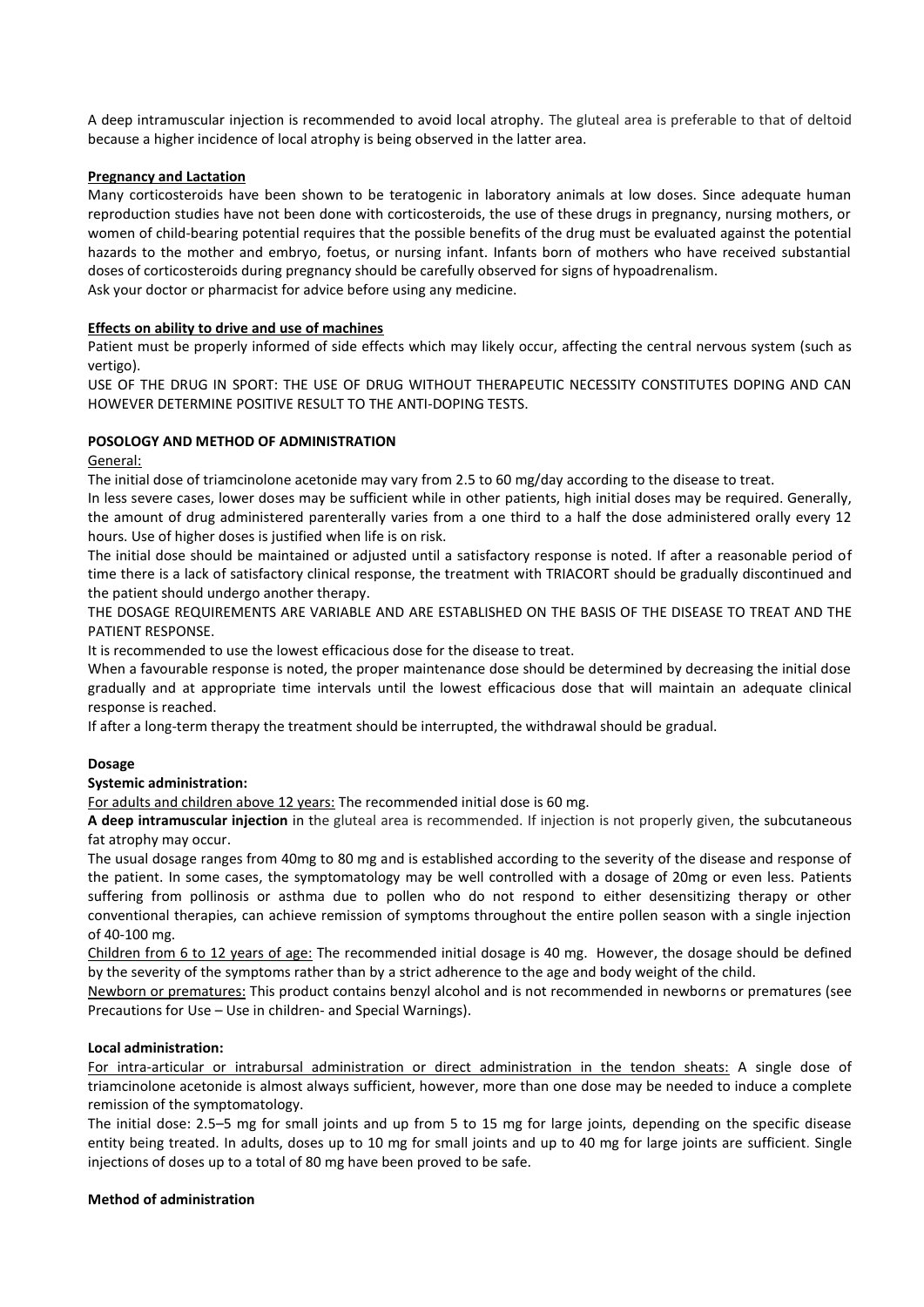#### General:

**Strict aseptic technique is required.** Before use, shake the vial well to ensure that the suspension is uniform and without agglomerates. Exposure to low temperatures results in agglomeration and if such the case the product should not be used. After withdrawal, inject immediately to avoid the drug depositing in the syringe. Use all precautions to avoid the risk of infection or the needle to penetrate a blood vessel.

**Systemically**: The injection should be profound and given in the gluteus muscles area. In adults, a 4 cm long needle is recommended. In obese subjects, a longer needle may be required. Change the injection site at each successive administration.

**Localy**: In case of substantial endoarticular effusion, preventive aspiration of synovial fluid should be done ensuring that the fluid has not been completely aspirated. This measure helps facilitate the remission of symptoms avoiding excessive dilution of the steroid injected in situ. The intra-articular administration is performed following the procedure required for injection in articular cavity.

With intra-articular or intrabursal administration, and with injection of TRIACORT into tendon sheaths, the use of a local anaesthetic may often be recommended. A particular attention must be paid to this type of injection, especially if effected in the deltoid area and in the tendon sheaths, to avoid the injection of the suspension into the surrounding tissue since this can lead to the tissue atrophy.

In the treatment of acute nonspecific tenosynovitis, care should be taken to ensure that the injection of the corticosteroid is made inside the sheath rather than in the tendon. Epicondylitis may be treated by infiltrating the preparation into the area of maximum softness.

**TRIACORT is not for intravenous, intradermal, subtendineal, intranasal (turbinates), subconjunctival, retrobulbar, intravitreal (intraocular), epidural or intrathecal use. For more information, see the paragraph "Special warnings".**

#### **Overdosage**

*Chronic:* The symptoms of overdosage may include confusion, anxiety, depression, cramps or gastrointestinal hemorrhage, ecchymosis, bruising, facies lunaris, and hypertension. Following prolonged therapy, a sudden interruption of the treatment may provoke acute adrenal insufficiency. The latter may occur even in case of stress. Development of Cushingoid state may be observed following the prolonged therapy with high doses.

*Acute:* There is no specific treatment for acute overdosage by corticosteroids. The support therapy should be instituted. In case of gastrointestinal haemorrhage, the measures to be used should be the same as those used for peptic ulcer. If you have any further question about Triacort, ask your doctor or pharmacist.

#### **UNDESIRABLE EFFECTS**

Like other medicines, TRIACORT may cause undesirable effects although not everybody manifests them

List of undesirable effects:

**Common** (may affect not more than one of 10 people)

- **- Infection**
- **- Headache**
- **- Cataracts**
- **- Reactions at site of injection**

**Uncommon** (may affect not more than one of 100 people):

-Sterile abscess at the injection site, masked infection

- Anaphylactoid reaction, anaphylactic reaction, anaphylactic shock
- Cushingoid state, adrenal suppression

- Sodium retention, fluid retention, hypokalemic alkalosis, hyperglycemia, diabetes mellitus, inadequate control of diabetes mellitus

- Psychiatric symptom, depression, euphoric mood, mood swings, psychotic disorder, personality change, insomnia
- Convulsions, syncope, benign intracranial hypertension, neuritis, paresthesia
- Blindness, glaucoma, exophthalmos, corneal perforation
- Vertigo
- Congestive heart insufficiency, arrhythmia
- Hypertension, embolism, thrombophlebitis, necrotizing vasculitis

- Peptic ulcer, peptic ulcer with perforation, peptic ulcer with hemorrhage, pancreatitis, abdomen distension, ulcerative esophagitis

- Urticaria, rash, cutaneous hyperpigmentation and hypopigmentation, cutaneous atrophy, cutaneous fragility, petechiae, ecchymosis, erythema, hyperhidrosis, purpura, cutaneous striae, hirsutism, acneiform dermatitis, cutaneous lupus erythematosus